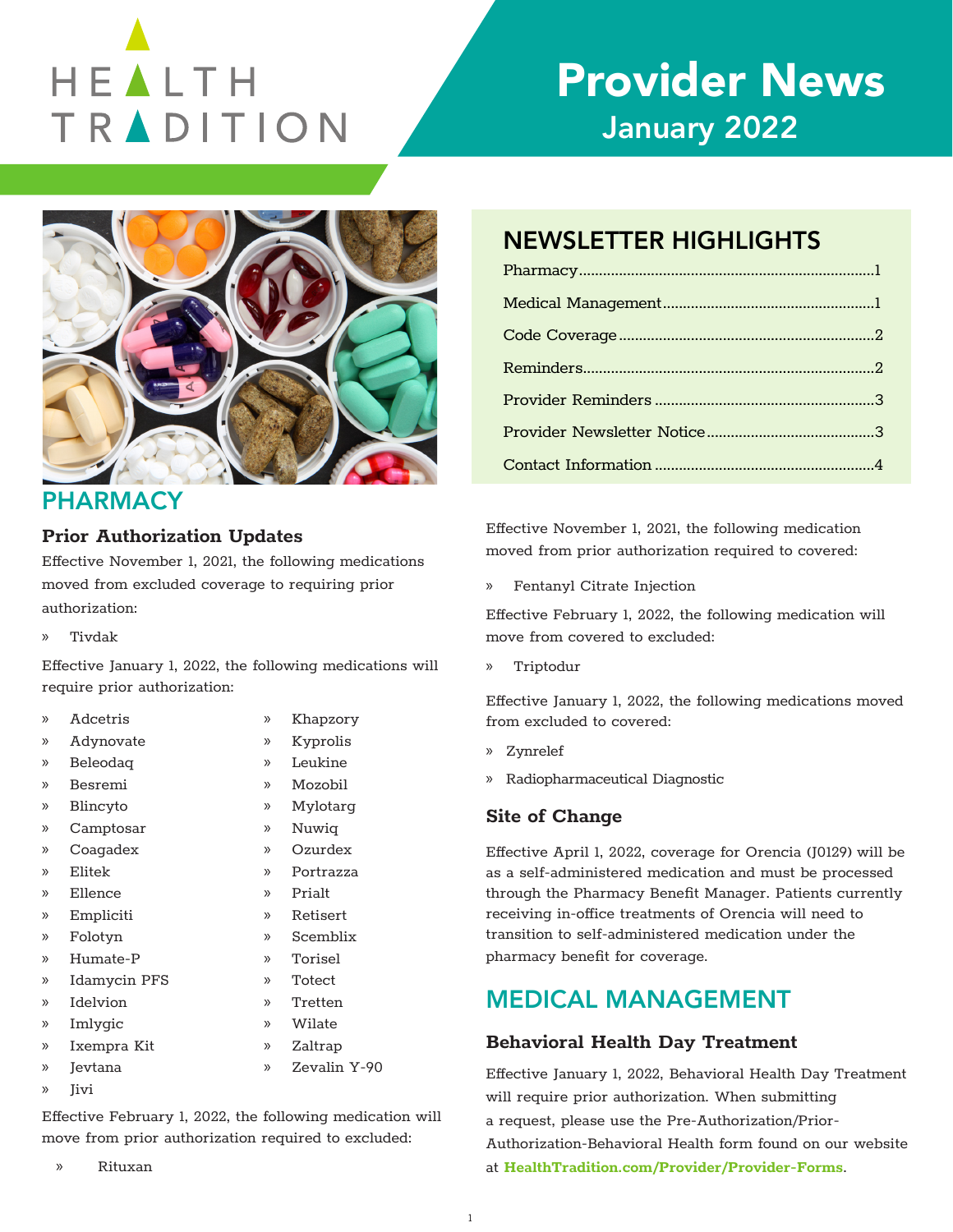#### **Genetic Testing**

Effective January 1, 2022, the following Genetic Tests will no longer require prior authorization:

- » **81420** Fetal chromosomal aneuploidy (e.g., trisomy 21, monosomy X) genomic sequence analysis panel, circulating cell-free fetal DNA in maternal blood, must include analysis of chromosomes 13, 18, and 21
- » **81422** Fetal chromosomal microdeletion(s) genomic sequence analysis (e.g., DiGeorge syndrome, Cri-duchat syndrome), circulating cell-free fetal DNA in maternal blood
- » **81507** Fetal aneuploidy (trisomy 21, 18, and 13) DNA sequence analysis of selected regions using maternal plasma, algorithm reported as a risk score for each trisomy
- » **81511** Fetal congenital abnormalities, biochemical assays of four analytes (AFP, uE3, hCG [any form], DIA) utilizing maternal serum, algorithm reported as a risk score (may include additional results from previous biochemical testing)

# CODE COVERAGE

### **Preventive and Evaluation & Management (E&M) Services Performed in the Same Session Reimbursement Policy**

Effective April 1, 2022, Health Tradition Health Plan will update our reimbursement regarding Preventive and Evaluation & Management (E&M) Services Performed in the Same Session. When a problemoriented E&M service is performed for the same member by the same physician and/or other qualified healthcare provider in the same group practice within the same specialty in the same session as a wellness or preventive exam, most of the clinical labor activities including scheduling of appointments, use of exam room and equipment and obtaining vital signs are not performed or furnished twice. Therefore, when a problem-oriented E&M service and wellness or preventive exam are performed for a patient encounter on the same day and by the same provider a reduction in reimbursement will be applied to the problem-oriented E&M service.

When a problem-oriented E&M service is performed for the same member by the same physician and/ or other qualified healthcare provider in the same group practice within the same specialty in the same session as a wellness or preventive exam a Modifier 25 is required for reimbursement. As a reminder, the use of Modifier 25 on the problem-oriented E&M must follow all guidelines and meet medical necessity. The presence of diagnoses that have not been addressed during the visit do not support a separate problemoriented E&M service to be billed with Modifier 25.

This reimbursement policy will affect professional claims with a date of service of April 1, 2022, and after.

The reimbursement will be as follows based on the contracted allowed amount:

» Problem-Oriented E&M with Modifier 25: 50%

# REMINDERS

#### **Vitamin D Assay Testing Policy**

On January 1, 2019, Health Tradition implemented a policy which only covers Vitamin D Assay testing for specific diagnoses or in higher risk patients when results are used



to institute or monitor more aggressive therapy.

Vitamin D Assay testing is not covered for routine health checks, general screenings, or in the absence of specific diagnoses or risk factors. The research available does not support general screening for Vitamin D deficiency at a population level. In addition, the U.S. Preventive Services Task Force (USPSTF) found no studies that evaluated the direct benefit of screening for Vitamin D deficiency in adults. The Vitamin D Assay Testing Policy is published on

Health Tradition's website in the Provider tab under Medical Policies.

The policy outlines the diagnoses/conditions in which Vitamin D Assay testing will be covered. In addition, the policy lists the general utilization parameters for Vitamin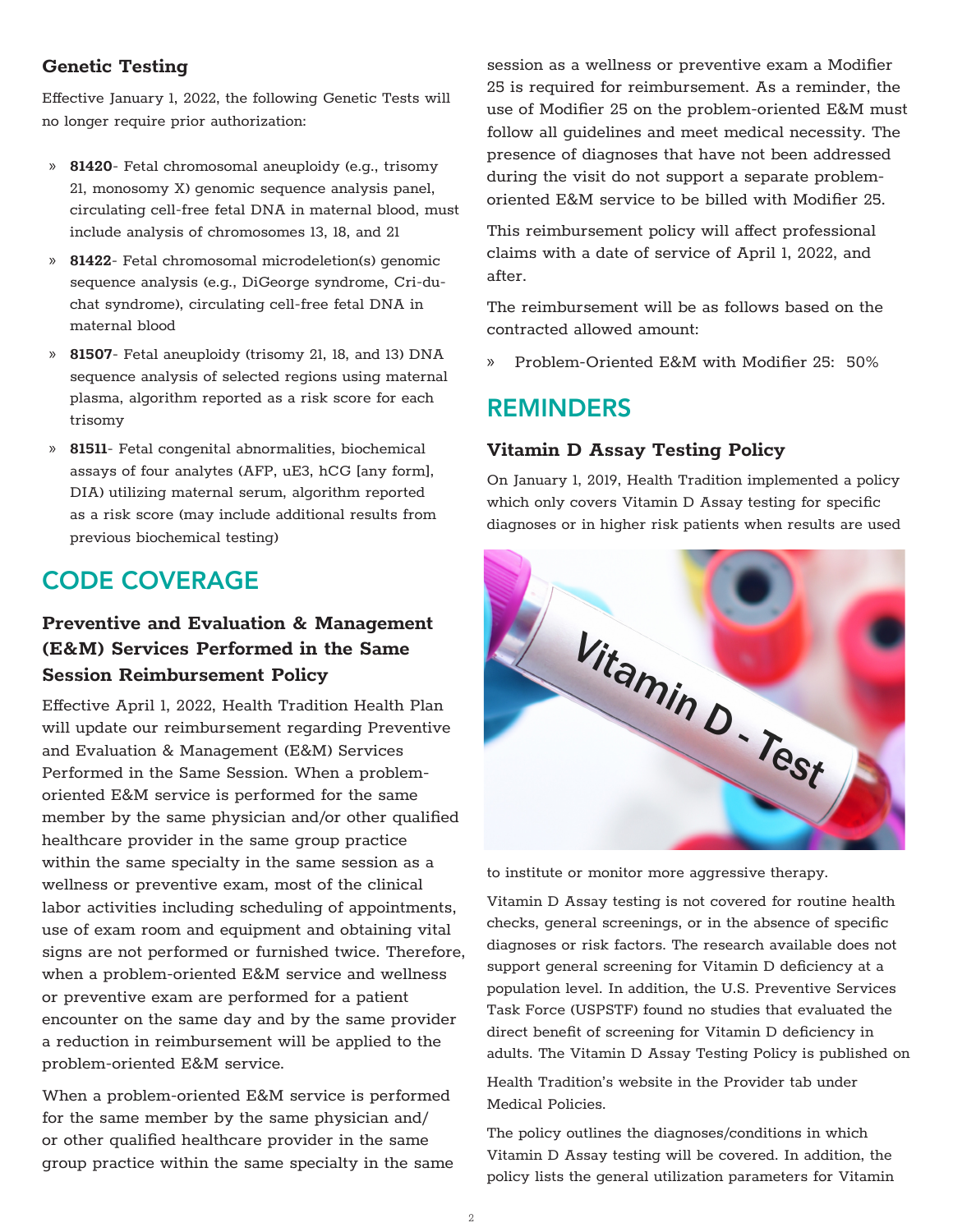D Assay testing. When submitting claims for Vitamin D Assay tests, be sure to list the appropriate ICD-10 diagnosis code along with medical records that reflect the specific reason for the test.

Vitamin D Assay tests done for screening or in the absence of a diagnosis/condition listed in the policy will be denied as not medically appropriate and provider liability for network providers.

# PROVIDER RESOURCES

#### **Provider IVR**

The Provider IVR is designed to get you the information you need, when you need it, quickly and easily. You can verify eligibility, benefits, services that require prior authorization and claim status. In addition, you can request a fax back of this information. When you access the IVR you will receive a series of prompts requesting the Member ID Number and Date of Birth. The Provider IVR is available at 844.825.9319. If you have additional questions, our knowledgeable Customer Service Representatives are ready to assist you.

#### **Provider Page**

Under the 'Providers' section on the Health Tradition website you can find the Provider Manual, which provides you and your staff with an overview of the Health Tradition plans, processes and procedures. You can also find the latest information on COVID-19 and telehealth coverage,



provider forms, services that require prior authorization, and much more! Visit this site today at **[HealthTradition.com/Provider](https://HealthTradition.com/Provider)**.

#### **Provider Portal**

#### **Maddy Portal**

Maddy is your go to for all of your provider health insurance needs. She's our online health portal that gives you access to information about Health Tradition benefits.

#### **With Maddy You Can:**

- » Access member eligibility, benefits, claims and authorizations
- » Submit authorization requests
- » Contact customer service
- » and more!

#### **To Sign Up:**

- » Visit **[MaddyPortal.com](https://MaddyPortal.com)**
- » Select "Provider"
- » Create an account username and password

#### **Questions?**

Contact our customer service team at 844.825.9319.

# PROVIDER NEWSLETTER NOTICE

# $\boxed{\phantom{\cdot}}$  Important Update — Action Required  $\boxed{\phantom{\cdot}}$

Please be advised Health Tradition Health Plan has moved to an electronic delivery of the provider newsletter. The provider newsletter will no longer be mailed to your physical location. However, the quarterly issues will continue to be accessible on the Health Tradition Health Plan website and Maddy Portal.

To ensure receipt of future provider newsletters via email, please subscribe at **[www.HealthTradition.com/Provider/Provider-News](https://www.healthtradition.com/provider/provider-news)** and follow the below steps:

- » Click on the "Subscribe to our Provider Newsletter" button
- » Fill out the form (Note: The asterisk [\*] signifies required fields)
- » Click on the Email Opt In box
- » Click on the Subscribe button to complete